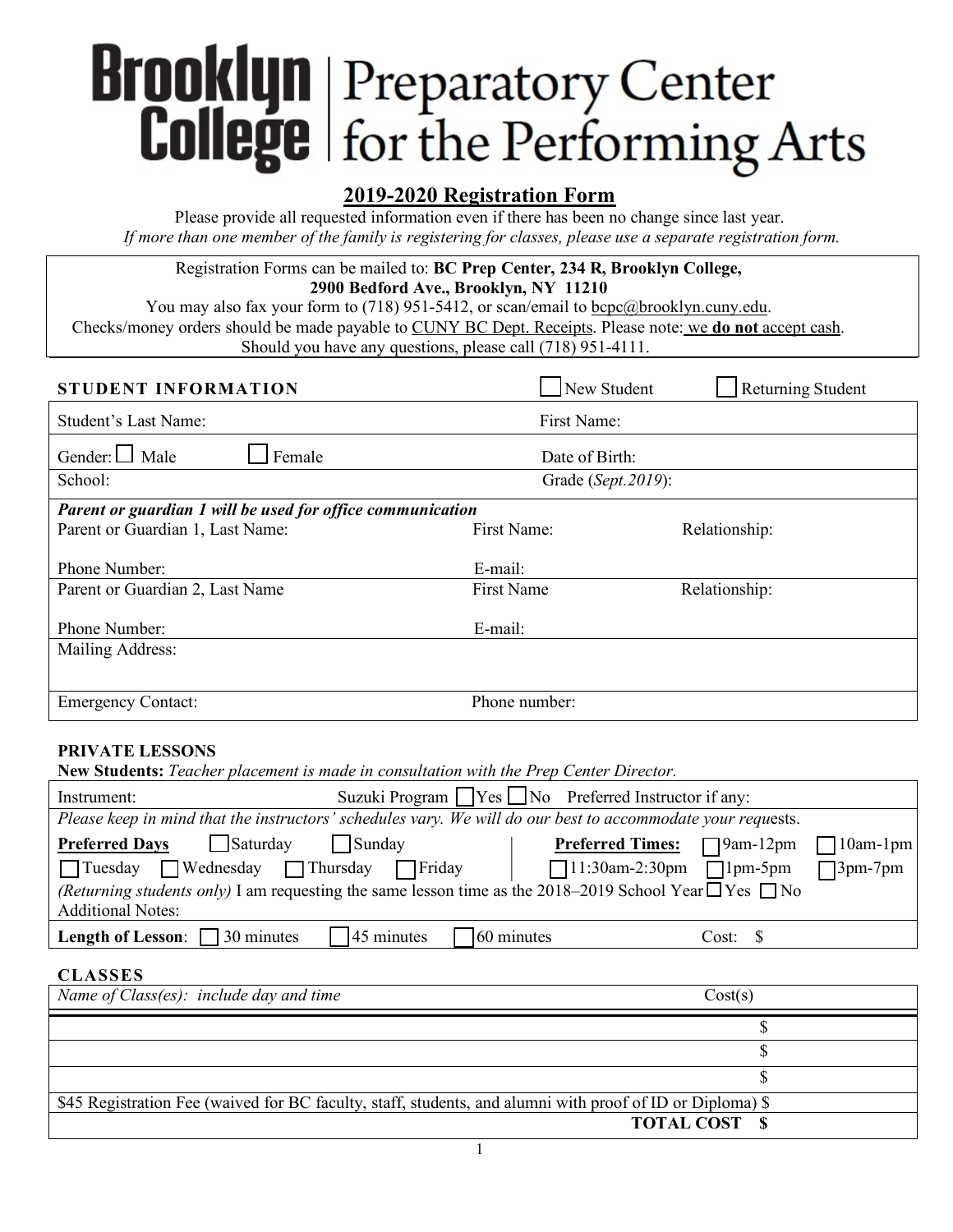# **TUITION PAYMENT**

**PAYMENT OPTIONS** *(please check off one of the options)* **Option 1- Payment in Full Option 2- Two-Payment Plan** Those that elect to pay in installments must register with a credit card by visiting or calling the Prep Center office. Your signature on the Registration Form constitutes your agreement for the Prep Center office staff and/or the automated tuition payment system to charge your credit card on the due date. You may choose to bring a check or money order to replace the credit card payment before the due date. No exceptions are made to this policy. **Payment Plan Due Dates** Payment 1: Upon registration: Deposit Payment 4: Dec 15, 2019 Payment 2: Oct 15, 2019 Payment 5: Jan 15, 2020 Payment 3: Nov 15, 2019 Payment 6: Feb 15, 2020 **PAYMENT METHOD** *(please check off one of the options)* I would like to pay with my credit card

*(For credit card applications to take effect, please call or visit the Prep Center office to register with your credit card.)*

I enclose a check/Money Order, payable to **CUNY BC Dept. Receipts**

**Registration contract:** I acknowledge and agree that all of the information provided above is true and accurate. By signing this document, I acknowledge that I have read and understand all of the policies and procedures of the Preparatory Center for Performing Arts at Brooklyn College and agree to abide by these policies and procedures, including but not limited to all payment and registration fee policies.

Signature: \_\_\_\_\_\_\_\_\_\_\_\_\_\_\_\_\_\_\_\_\_\_\_\_\_\_\_ Date: \_\_\_\_\_\_\_\_\_\_\_\_\_\_\_\_\_\_

| <b>First day of classes:</b><br>Sunday- | Sept 22            | How did you hear about us?                                   |
|-----------------------------------------|--------------------|--------------------------------------------------------------|
| Tuesday-                                | Sept 24            | Facebook<br><b>Brooklyn Parent</b><br><b>Brooklyn Family</b> |
| Wednesday-                              | Sept 25            |                                                              |
| Thursday-                               | Sept 26            | Word of Mouth                                                |
| Friday-<br>Saturday-                    | Sept 27<br>Sept 28 | BC Conservatory of Music                                     |
| <b>Last day of classes:</b>             |                    | <b>Brooklyn College Website</b>                              |
| Sunday-                                 | May $31$           |                                                              |
| Tuesday-                                | May $26$           | Other                                                        |
| Wednesday-                              | June 3             |                                                              |
| Thursday-                               | June 4             |                                                              |
| Friday-                                 | June 5             |                                                              |
| Saturday-                               | June 6             |                                                              |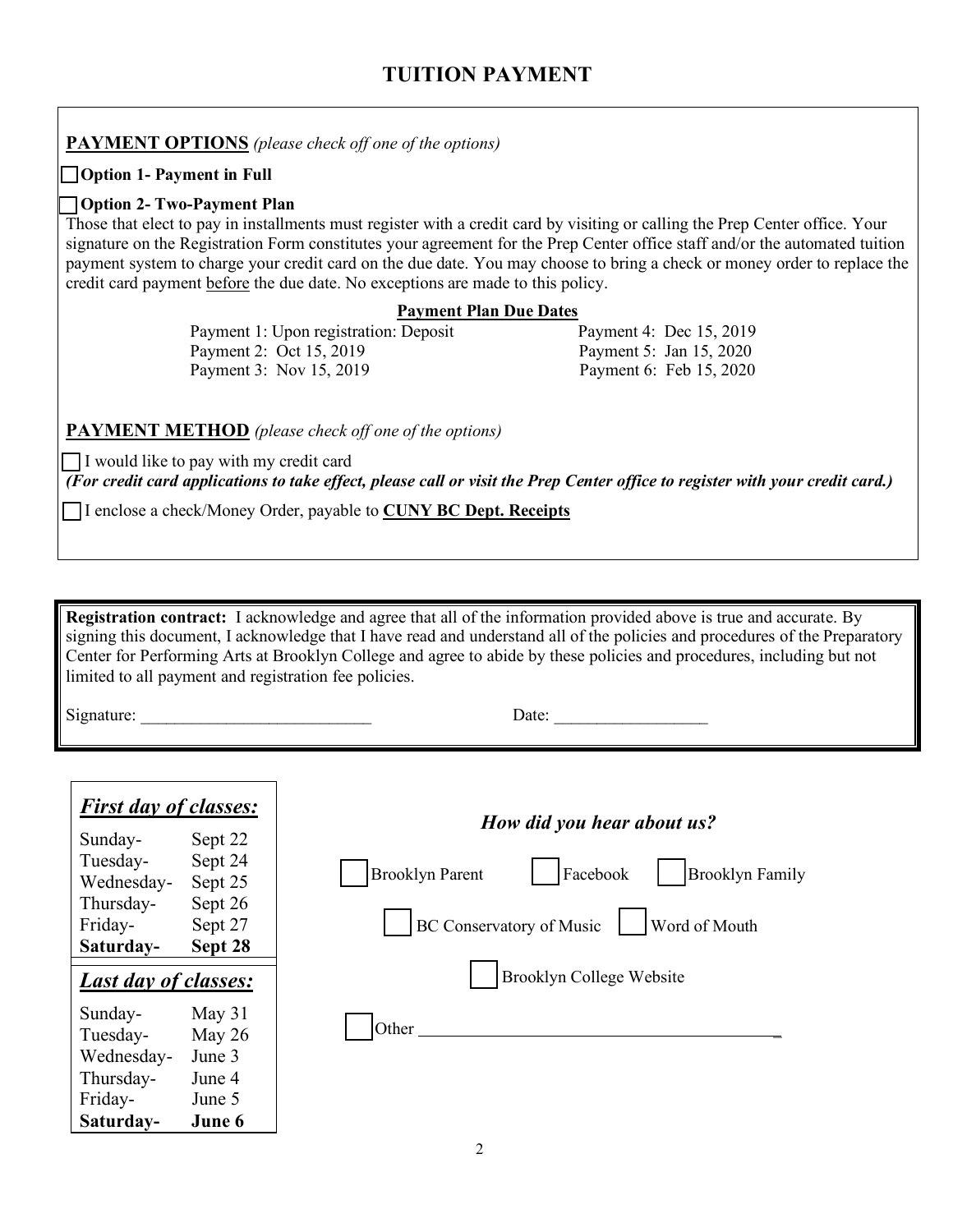# **POLICIES AND PROCEDURES**

### **General policies**

- Students enrolled at the Preparatory Center cannot be concurrently studying the same instrument or discipline at another institution, or with another private teacher, without the prior approval of the director.
- Placement with a private music, theater or dance teacher at registration is for the school year. Changing private teacher placement can be made at registration for the following year, with the approval of the director.
- It is the responsibility of the parent or an adult student to notify the director when problems arise, whether financial, instructional, or personal. Every effort will be made to respond to the needs of students and their parents.
- The Preparatory Center reserves the right to dismiss any student because of lack of interest or progress, frequent absences, frequent tardiness, behavioral problems, delinquency of fees, or failure to abide by the policies laid out here. This includes parents' inappropriate behavior and lack of adherence to the Prep Center policies.
- The Preparatory Center reserves the right to change a student's class level during the school year to ensure his/her proper development.
- The Preparatory Center does not discriminate on the basis of race, color, nationality, gender, sexual orientation, ethnic origin, or religious beliefs in its admission, student aid, scholarship, or educational policies.
- The Preparatory Center reserves the right to cancel any class for which there is insufficient enrollment.
- It is up to the discretion of the teacher as to whether the parent can observe the class or lesson.
- No more than one Preparatory Center scholarships and/or discounts can be combined for the same lessons/classes/ensembles.

### **Scheduling of lessons and classes**

All Preparatory Center lessons and classes are held on the Brooklyn College campus in the Roosevelt, James Hall, Tow PAC, West Quad or Whitehead buildings. Classroom locations will be given before the beginning of the semester. Scheduling is based on proper placement of each student and is determined by students' experience and age. Any changes in schedules must be arranged through the office, not with the instructor. On performance days students will only receive a brief rehearsal or warm-up instead of a full lesson or class. All payments have to be up to date for the student to be allowed to take classes/lessons. When lessons or classes have been suspended for delinquent tuition payment, teachers are not required to give make ups, even after payment has been brought up to date.

### **Student Attendance**

Students must make every effort to be on time for all classes and lessons. In deference to subsequent lessons and classes, all activities will end at the scheduled time. Students with private music lessons must inform both their private teachers and the Prep Center office of any anticipated absences. Students with group classes should notify the Prep Center Office of any anticipated absences. Notification does not, however, exempt the family from payment as contracted. Teachers are not required to make up these absences.

### **Teacher Absences**

If a teacher is absent for a private lesson, there will be a substitute teacher or a make-up lesson will be arranged at a mutually convenient time. The teacher will offer up to two times for the make-up lesson. If the student misses the agreed upon make-up lesson, an additional make-up lesson will not be arranged. However, payment will be required as in a regular student absence. If a teacher is absent for a group class, only one make-up time will be offered. When lessons or classes have been suspended for delinquent tuition payment, teachers are not required to give make ups, even after payment has been brought up to date.

### **Withdrawals and Refunds**

Withdrawal from the Preparatory Center must be made in writing to the director. Notifying the teacher is not considered notification of withdrawal. Absences do not constitute withdrawal from the class or lesson. The date on which the written withdrawal is received determines the amount charged. Only the registration fee is charged in the event of withdrawal prior to the first day of class or lesson. In the fall, you may withdraw before the sixth week of class/lesson and your tuition will be pro-rated. After that point, you are responsible for the full annual tuition. Withdrawal in the spring semester must be made before the fourth week of class/lesson. After that point, you are responsible for the full spring tuition. Withdrawal in the summer semester must be made before the third week of class/ lesson. After that point, you are responsible for the full summer tuition.

### **Safety and Security**

Brooklyn College requires that all students and parents/guardians must carry a Preparatory Center pass, which can be acquired from the Preparatory Center Office, for access to the campus. Each registered student and the registering parent will receive a pass along with the student's schedule and tuition payment plan. The Preparatory Center cannot accept responsibility for children when they are not in class. To ensure a child's safety, the parent must accompany the child to the classroom door and be prepared to pick the child up promptly at the scheduled end of the class. Parents should notify the office if they are delayed in meeting their child. Preparatory Center staff and instructors are not permitted to escort children from one part of the campus to another.

### **Media Release**

By signing the contract/registration form, parents or students agree to the use of audio recordings, video recordings, and photographs of Prep Center students for archival and promotional purposes, waiving any rights or objections for such use, unless written notice is given to the director that such use may not be made.

### **Emergency Closing**

Closing due to bad weather is posted on the Brooklyn College website at www.brooklyn.cuny.edu. Parent/guardian/student can also call the Security Office at 718-951-5511 for emergency closure information. Please note that if the Preparatory Center is closed for bad weather, an effort will be made to make-up lessons/classes, however, make-up lessons/classes are not guaranteed. If the campus is closed, the Preparatory Center will be closed as well.

By signing this document, I acknowledge that I have read and understand its contents and agree to be bound by Prep Center's policies and procedures. **Signature**\_\_\_\_\_\_\_\_\_\_\_\_\_\_\_\_\_\_\_\_\_\_\_\_\_\_\_\_\_\_\_\_\_\_\_\_\_\_\_\_\_\_\_\_\_ **Date**\_\_\_\_\_\_\_\_\_\_\_\_\_\_\_\_\_\_\_\_\_\_\_\_